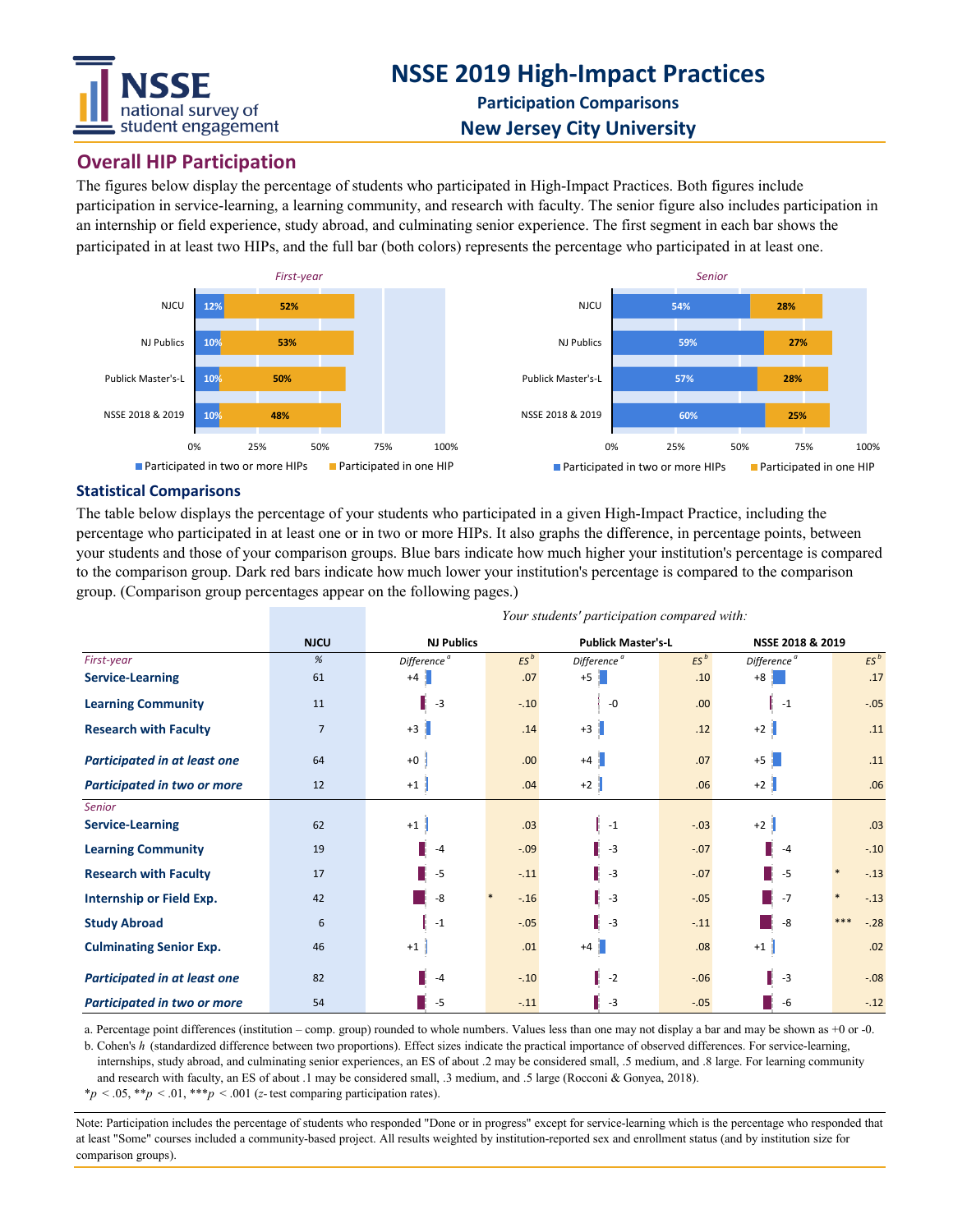

## **NSSE 2019 High-Impact Practices**

**Response Detail**

## **New Jersey City University**

## **First-Year Students**



## **Plans to Participate<sup>a</sup>**

Knowing whether first-year students *plan* to *plan* to *percentage responding "Plan to do" percentage responding "Plan to do"* participate in upper-division HIPs can reveal insights about HIP demand, awareness of opportunities, and the clarity of institutional information. These results might also point to topics for additional exploration, such as what contributes to students' expectations, their assumptions about who can participate, or why other students are undecided or have no plans to participate in the activity.

### **Internship or Field**

#### **Experience**

Participate in an internship, coop, field experience, student teaching, or clinical placement.



## **Study Abroad**

Participate in a study abroad program.



## **Culminating Senior Experience**

Complete a culminating senior experience (capstone course, senior project or thesis, comprehensive exam, portfolio, etc.).



a. Refer to your *Frequencies and Statistical Comparisons* for details on the other response options.

Note: Results weighted by institution-reported sex and enrollment status (and institutional size for comparison groups).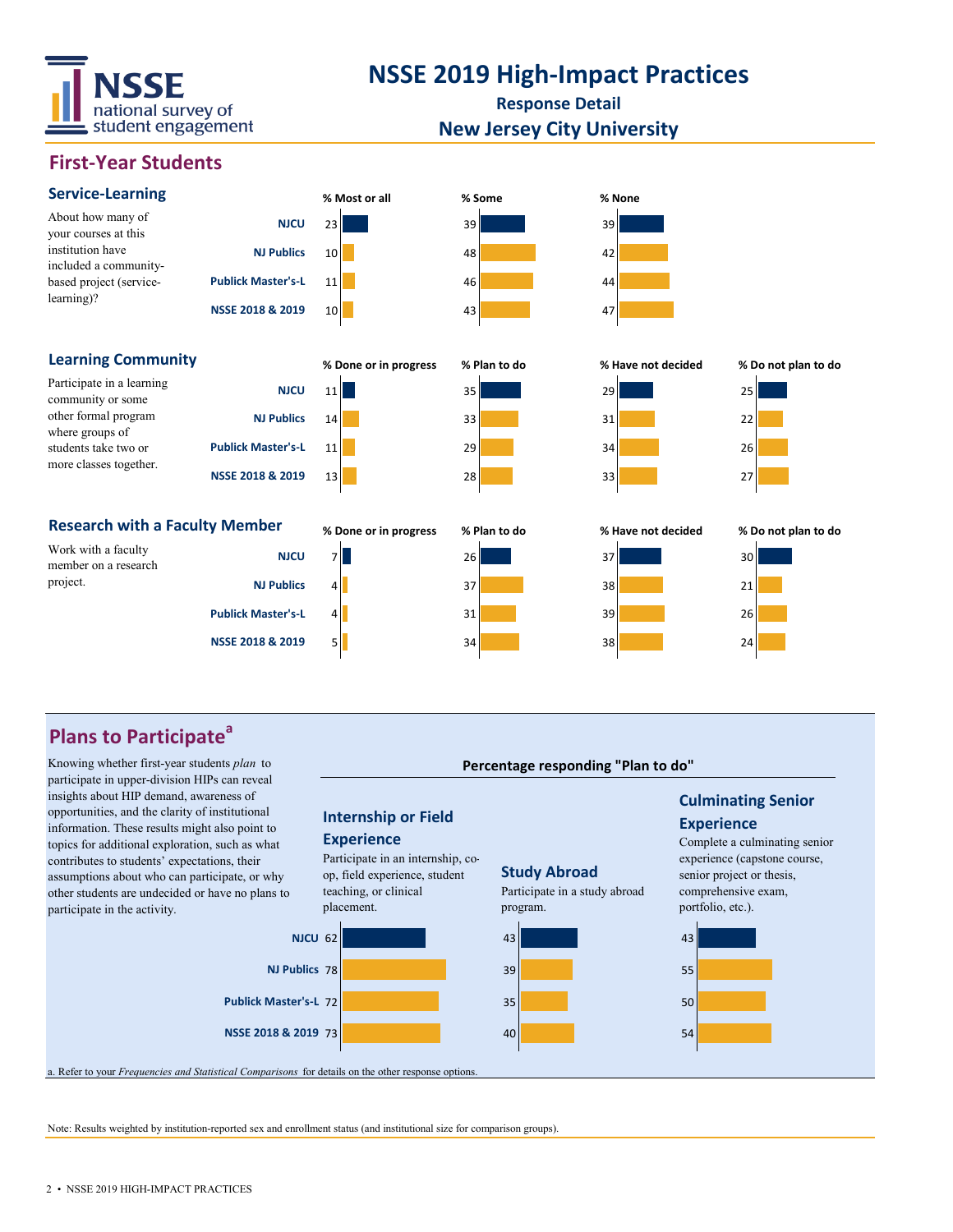

# **NSSE 2019 High-Impact Practices**

**Response Detail New Jersey City University**

## **Seniors**

| <b>Service-Learning</b>                                                                                                                     |                           | % Most or all         | % Some       | % None             |                     |
|---------------------------------------------------------------------------------------------------------------------------------------------|---------------------------|-----------------------|--------------|--------------------|---------------------|
| About how many of                                                                                                                           | <b>NJCU</b>               | 21                    | 41           | 38                 |                     |
| your courses at this<br>institution have<br>included a community-<br>based project (service-<br>learning)?                                  | <b>NJ Publics</b>         | 13                    | 48           | 39                 |                     |
|                                                                                                                                             | <b>Publick Master's-L</b> | 15                    | 49           | 36                 |                     |
|                                                                                                                                             | NSSE 2018 & 2019          | 12                    | 48           | 39                 |                     |
| <b>Learning Community</b>                                                                                                                   |                           | % Done or in progress | % Plan to do | % Have not decided | % Do not plan to do |
| Participate in a learning<br>community or some<br>other formal program<br>where groups of<br>students take two or<br>more classes together. | <b>NJCU</b>               | 19                    | 18           | 25                 | 38                  |
|                                                                                                                                             | <b>NJ Publics</b>         | 22                    | 12           | 15                 | 50                  |
|                                                                                                                                             | <b>Publick Master's-L</b> |                       |              |                    |                     |
|                                                                                                                                             |                           | 21                    | 12           | 16                 | 51                  |
|                                                                                                                                             | NSSE 2018 & 2019          | 23                    | 10           | 14                 | 53                  |
| <b>Research with a Faculty Member</b>                                                                                                       |                           | % Done or in progress | % Plan to do | % Have not decided | % Do not plan to do |
| Work with a faculty<br>member on a research<br>project.                                                                                     | <b>NJCU</b>               | 17                    | 19           | 26                 | 37                  |
|                                                                                                                                             | <b>NJ Publics</b>         | 22                    | 14           | 18                 | 47                  |
|                                                                                                                                             | <b>Publick Master's-L</b> | 20                    | 13           | 17                 | 49                  |
|                                                                                                                                             | NSSE 2018 & 2019          | 23                    | 12           | 16                 | 50                  |
| <b>Internship or Field Experience</b>                                                                                                       |                           | % Done or in progress | % Plan to do | % Have not decided | % Do not plan to do |
| Participate in an<br>internship, co-op, field<br>experience, student<br>teaching, or clinical<br>placement.                                 | <b>NJCU</b>               | 42                    | 26           | 17                 | 15                  |
|                                                                                                                                             | <b>NJ Publics</b>         | 50                    | 26           | 9                  | 15                  |
|                                                                                                                                             | <b>Publick Master's-L</b> | 45                    | 27           | 11                 | 17                  |
|                                                                                                                                             | NSSE 2018 & 2019          | 49                    | 23           | 10                 | 18                  |
| <b>Study Abroad</b>                                                                                                                         |                           | % Done or in progress | % Plan to do | % Have not decided | % Do not plan to do |
| Participate in a study<br>abroad program.                                                                                                   | <b>NJCU</b>               | $6 \blacksquare$      | 13           | 29                 | 52                  |
|                                                                                                                                             | <b>NJ Publics</b>         | 개                     | 8            | 15                 | 70                  |
|                                                                                                                                             | <b>Publick Master's-L</b> | 9                     | 8            | 14                 | 69                  |
|                                                                                                                                             | NSSE 2018 & 2019          | 14                    | 7            | 12                 | 67                  |
| <b>Culminating Senior Experience</b>                                                                                                        |                           | % Done or in progress | % Plan to do | % Have not decided | % Do not plan to do |
| Complete a culminating<br>senior experience                                                                                                 | <b>NJCU</b>               | 46                    | 19           | 17                 | 18                  |
| (capstone course, senior<br>project or thesis,<br>comprehensive exam,<br>portfolio, etc.).                                                  | <b>NJ Publics</b>         | 46                    | 21           | 11                 | 23                  |
|                                                                                                                                             | <b>Publick Master's-L</b> | 42                    | 26           | 11                 | 21                  |
|                                                                                                                                             | NSSE 2018 & 2019          | 45                    | 25           | 10                 | 21                  |

Note: Results weighted by institution-reported sex and enrollment status (and institutional size for comparison groups).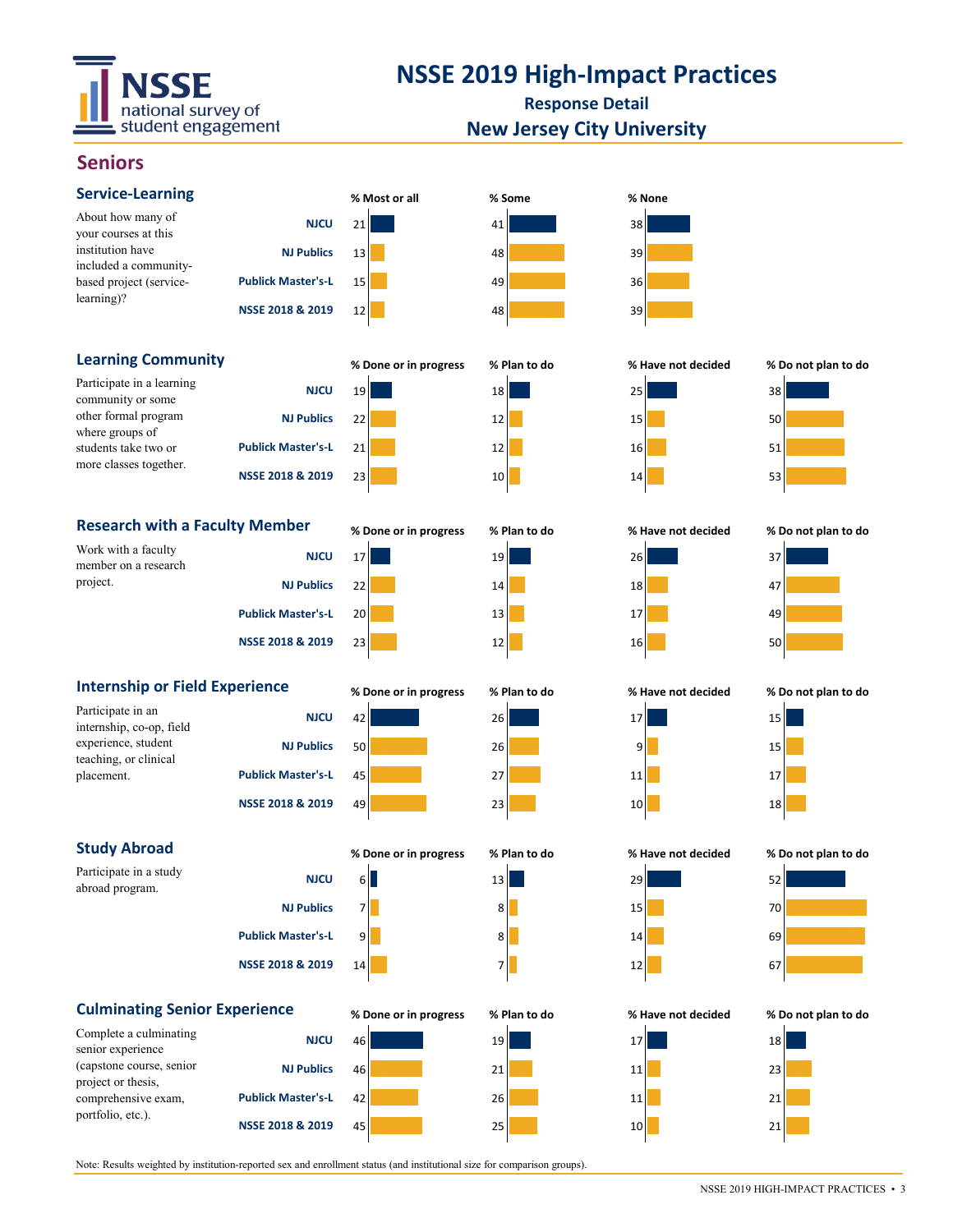## **NSSE 2019 Multi-Year Report**



#### **High-Impact Practices**

**Research with Faculty**

## **New Jersey City University**

Due to their positive associations with student learning and retention, special undergraduate opportunities are designated "high-impact." The figures below display first-year students' participation, or intent to participate, in High-Impact Practices (HIPs) by year. See page 13 for detailed statistics. For more information, refer to your *High-Impact Practices* report.

100%

#### **High-Impact Practices: First-year students**







### **Overall first-year HIP participation**

**(Done or in progress)** The figure below displays the percentages of firstyear students who participated in at least one high-impact practice. The figure is limited to participation in service-learning, a learning community, and research with faculty.



NSSE founding director George Kuh recommends that institutions aspire for all students to participate in at least two HIPs over the course of their undergraduate experience—one during the first year and one in the context of their major.

## **Internship/Field Experience (Plan to do)**

100%

0%

**Study Abroad** 



**(Plan to do)**

100%





#### **Culminating Senior Experience (Plan to do)**



2013 2014 2015 2016 2017 2018 2019